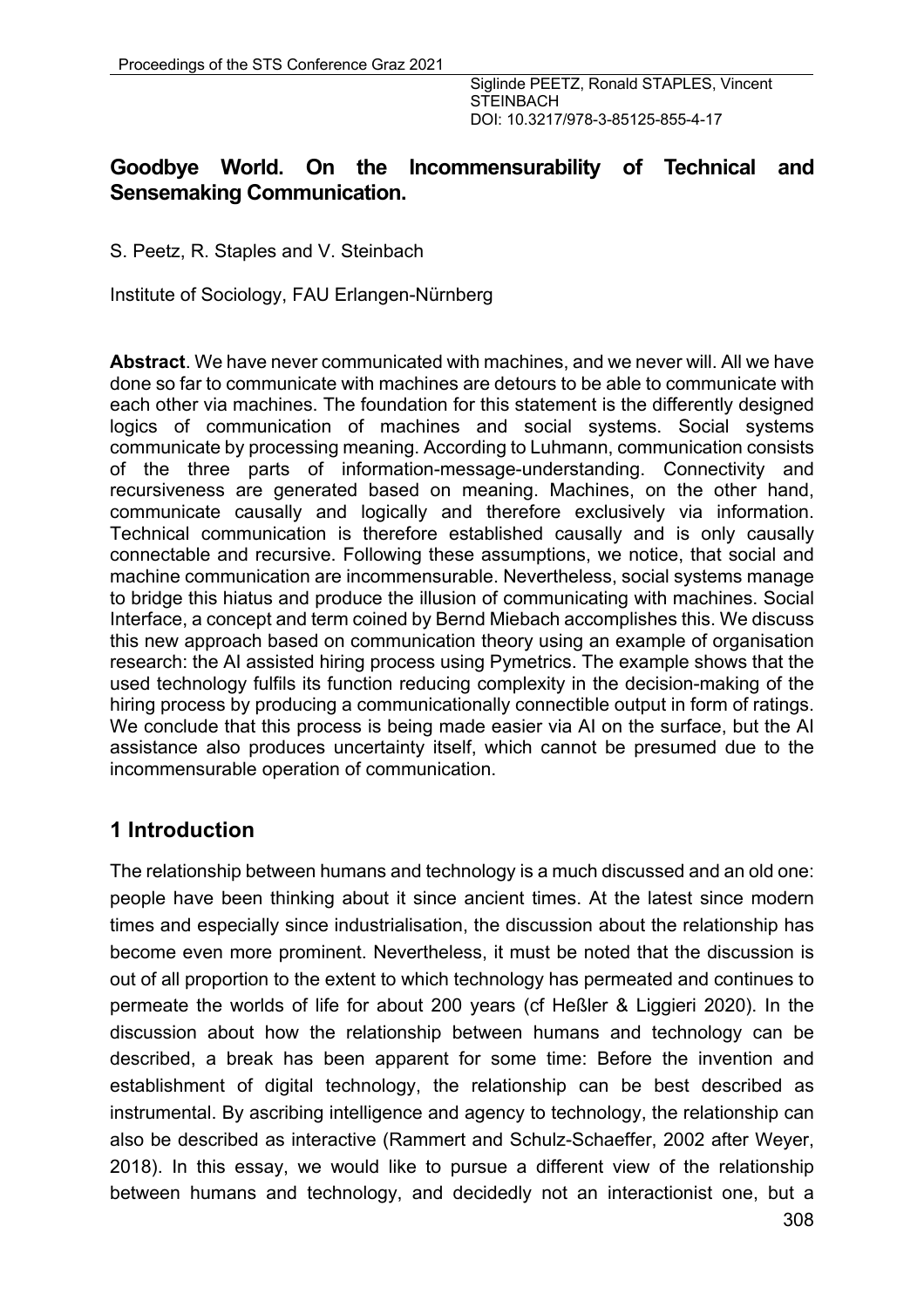communication-theoretical one. To clarify our approach, we argue (with three lines of argument) on three different levels.

On a theoretical level, we try to show why we have not chosen a theory for the connection to machine output that describes this relation as interactive. In doing so, we refer to the relevant overview by Muhle of some prominent lines of theory that attempt to describe this relation with reference to agency (Muhle, 2018). In a second step, we want to present the advantages of a communication-theoretical approach based on Luhmann, which mainly constitutes of an attribution of behavioral expectations when dealing with machine output. The background of this approach is the observation that machines and social systems cannot communicate with each other qua their communicative mode of operation, but that social reality shows otherwise. Therefore, with Miebach (2011), we introduce the term "social interface", which means that sense-making systems can relate to machine output by addressing behavioural expectations to the machine. It is on the theoretical level that we will move the most. After all, the aim of this text is to introduce the communication theory approach to describe the relationship between humans and machines. The following two levels of the text arise from subsequent thoughts, some of which have been developed on the empirical example.

Following our communication-theoretical approach, we want to critically discuss Luhmann's concept of technology on a second, theoretical-empirical level. With our empirical example—the use of AI in the hiring process—we want to show that technology as a "functioning simplification" with the function of complexity reduction corresponds to its function in application, but it is problematic if the attributions that are addressed to technology in execution are evaluated as objective (Luhmann, 1997, p. 524). Through the discussion of the concept of technology in practice, we operationalise the communication theory approach.

Finally, on the third, empirical level, we want to illustrate the communication theory approach with an example from organizational practice and at the same time investigate what consequences the use of technology can have within an organisation. In our case, the technology used is the software solution of the company Pymetrics. It promises to make the recruitment process in companies efficient and objective. So, we discuss the use of this software solution for Human Resources Management (HRM) in companies. The starting point here is a functional analysis regarding HRM in organisations: HRM has the function of ensuring that the right people are permanently assigned to the right positions in the organisation. For HRM in large companies, a machine solution for this has become necessary due to the large number of applications. At first glance, Pymetrics' AI solution also appears to functionally address the problem of job allocation: The AI solution used makes recommendations for action that make the decision-making process of HRM possible regarding the sheer mass of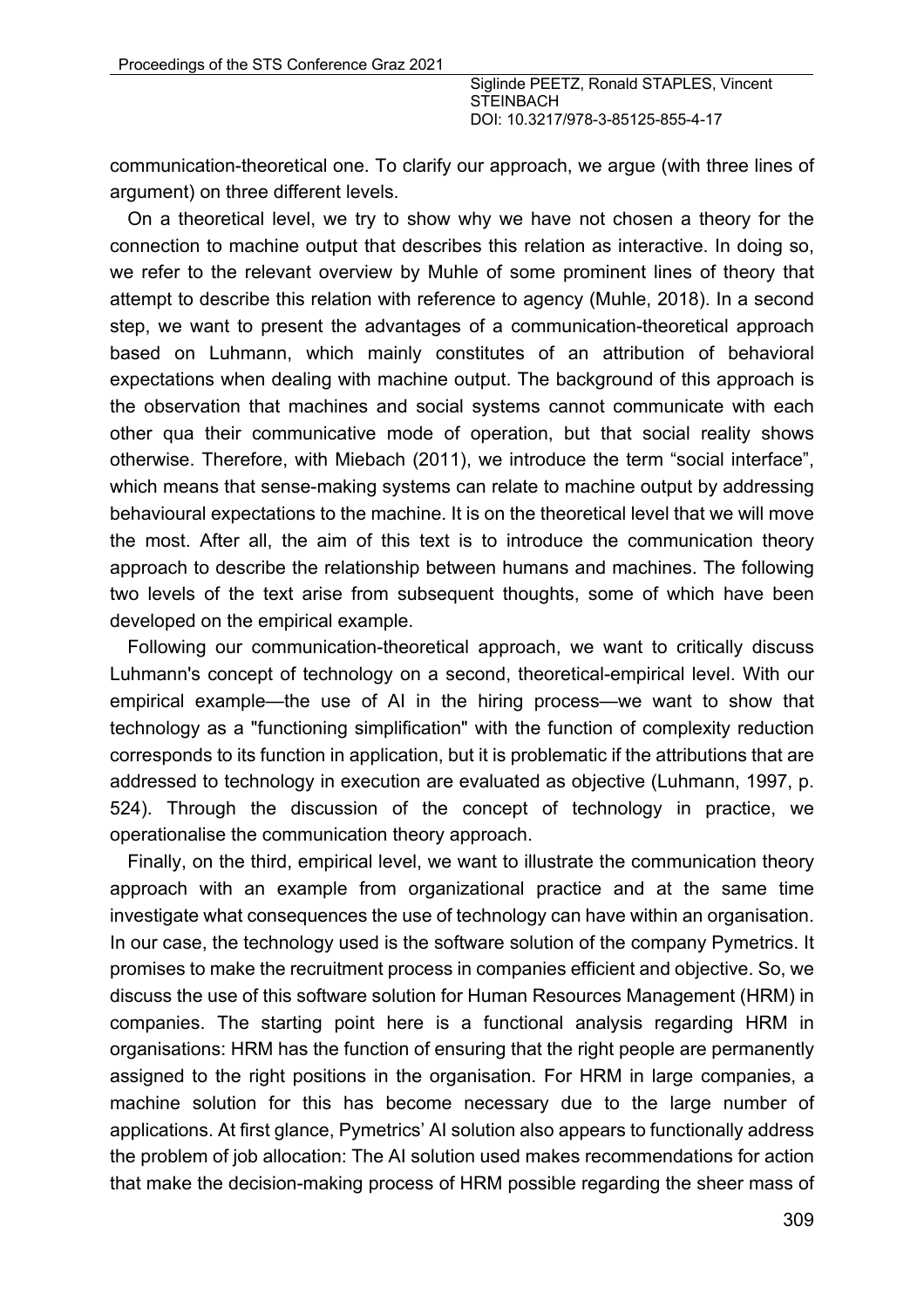applications in the first place and then simplify it in a closer selection of applicants. However, our communication-theoretical representation shows that the functioning solution produces problems on several levels: Certainly, software solutions such as Pymetrics also serve as legitimisation within an organisation in the dispute about digital infrastructure. But if one addresses the behavioural expectations of the software solution as objective in the use of the technology, the question arises, for example, why HRM has not yet been automated during rationalisation logic. With our communication-theoretical approach, however, we can state that machine output of any kind, i.e., also recommendations for action from an AI, remains subject to meaningful connection if one wants to make use of it.

In our example, we will also see that the technical solution works for the process problem by reducing complexity and thus saving consensus, but in the long run it creates new organisational problems. The incommensurability of the communicative modes of operation of machine and social systems is the cause of this.

#### **2 Sociality with Machines**

The starting point of our work is the relationship between artificial intelligence and social systems. We metaphorize AI here to mean any form of machine, digital, algorithmic data processing. The focus here is not on the classification, assessment, or distinction between strong vs. weak AI or the differences between neural networks, machine learning and AI as a collective term, but fundamentally on how to "connect the technically binary world of the algorithm with the meaningfully structured world outside the algorithm", as Armin Nassehi makes clear (Nassehi, 2019, p. 204). This quotation already conceals the core of the problem: digital machines are used at every level of society, and intelligent algorithms are increasingly providing the basis for this interaction. Objectified in a wide variety of devices (smartphones, personal computers) or larger socio-technical systems (traffic guidance systems, metrological forecast models), society interacts with the results of machine calculations. For this, it is necessary that these outputs are 'understood' and become effective in guiding action. But how does this special kind of understanding come about? Florian Muhle shows that the relationship between social systems and the outputs of AI can be roughly divided into three categories (Muhle, 2018). In the tradition of ANT or cyborg theory in the sense of Haraway, the relationship is not understood as dichotomous opposition, but network-like. Machines and socials form a hybrid collective that influences each other. In the sense of communicative constructivism, the relations between AI and human actors are understood as projection and specific form of cultural interpretation. Lindemann radicalises this perspective by assuming that there is an 'existential' actor status for machines when this is intersubjectively granted by genuinely social actors.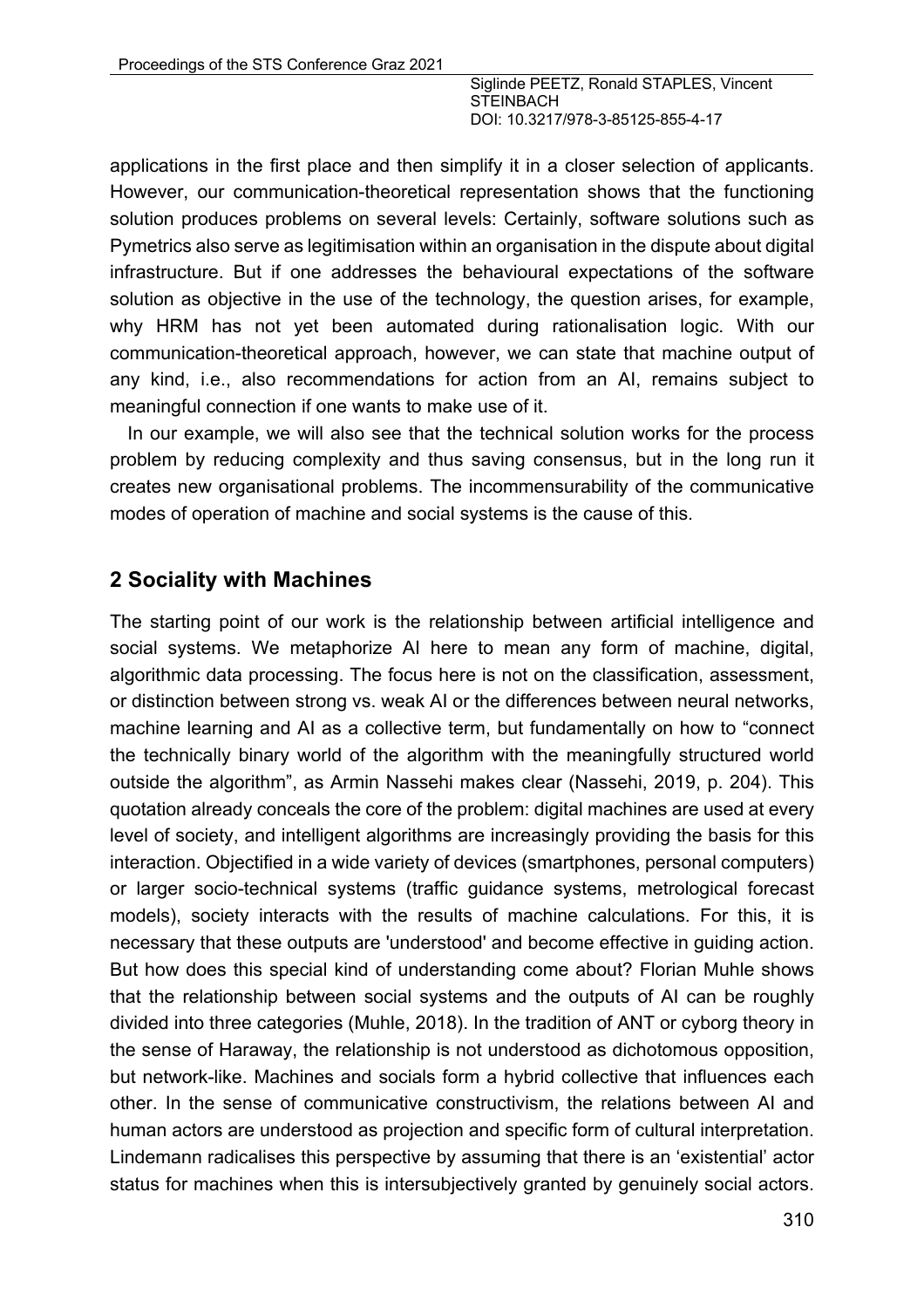The third perspective constructs a continuum along actor participations. Machines are granted more actor status as soon as they are responsively involved in actions. All three perspectives have in common that they are more concerned with a relationship between actors and the possibility or intensity of agency.

For the analysis of the social practice of connecting to machine outputs, an analytical perspective that—as reconstructed above—primarily captures the relationship between social systems and AI is rather unsuitable. It understands this relationship as interaction and for this it must first make conceptual and theoretical preliminary decisions about the way in which non-human entities can become social actors and thus capable of acting (Muhle, 2018, p. 155). It therefore seems useful to change the perspective of observation, to refrain from looking at actors and instead to focus on communication. A communication-theoretical perspective can do without this preliminary conceptual decision for the time being. This makes it possible to take the social practice of connecting to machine outputs as a given. The precondition for communication is the addressability and personification of entities, whereby communication with non-human entities (such as machine outputs) can also be grasped without presuppositional theory work. As will be shown below, such a perspective is also able to capture the practice of attributing meaning. We propose to switch to a communication-theoretical perspective to be able to ask in which medium communicative actions are processed in the interface.

Fundamental to our communication theory perspective is the assumption that communication functions as a functional and analytical final element of itself. A typical medium of communication is, for example, language or social action. Language as a medium enables communication processes in comparison to perception processes and with the help of symbolic generalisations in the form of signs to communicate about something a) that is not the case, b) that is possible but has not yet occurred or c) that is not present. In this respect, language as a medium sets communication processes apart from perceptual processes and thus creates a higher level of complexity processing (Baraldi et. al., 1997). Furthermore, within communicative processes, language also enables the communication of intentions to be distinguished to a more or less unambiguous degree and thus makes the success of communication more likely. In the form of language, linguistic signs, and their arbitrariness (Saussure, 2001), meaning as a medium acquires its centrality for communication. Communication therefore requires no agency to be accomplished or observed, but only a point of reference that is connectable in the medium of meaning. According to our theoretical view, meaning is to be understood as a current interpretation against the background of other, possible interpretations and orients experience, action and structure formation (Luhmann, 1997). In the context of this theory, meaning must not be understood as something that is fixed in the world, i.e., that a definitive meaning is already assigned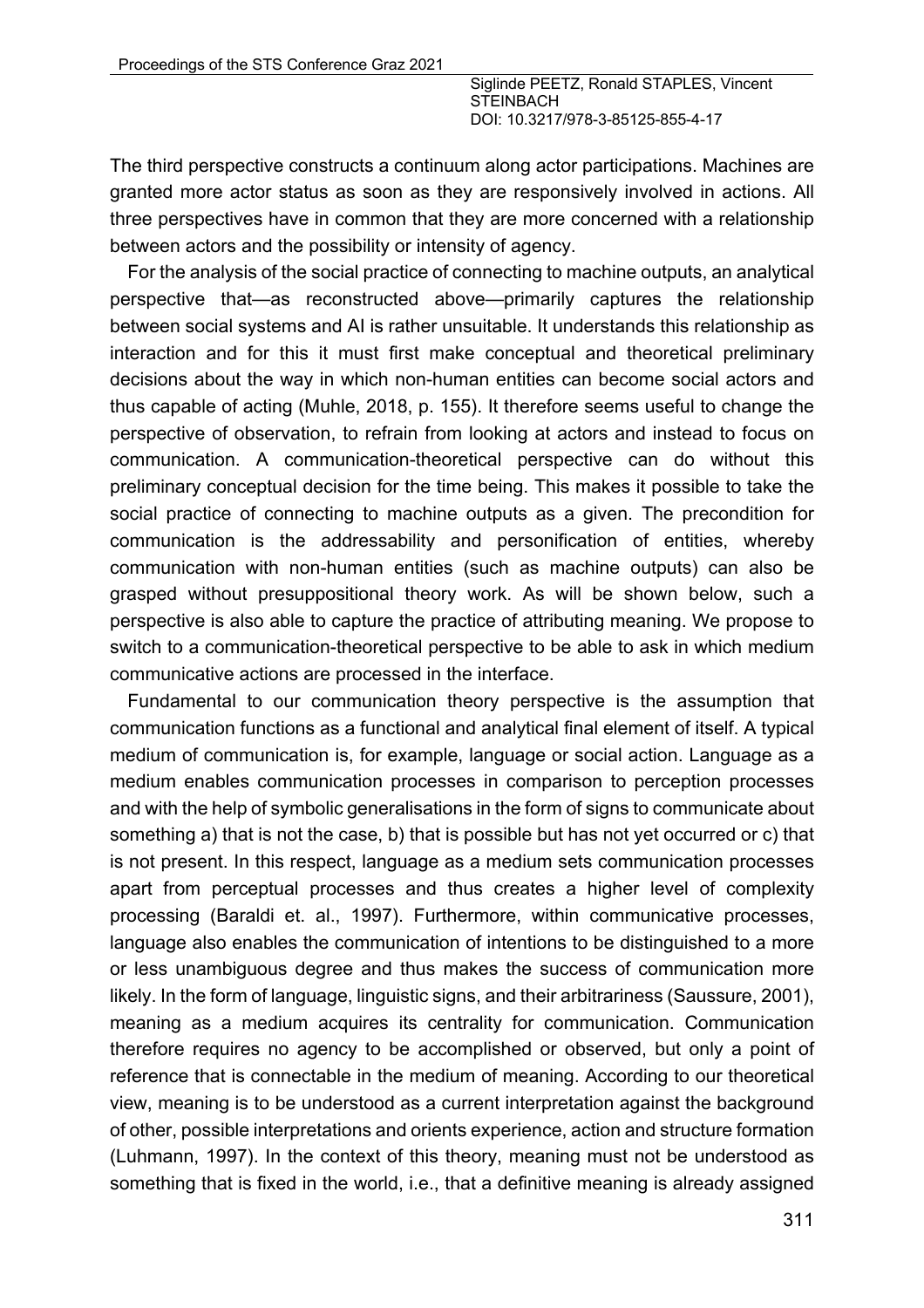to all things, which then only needs to be discovered. Meaning is not to be equated with identity. It does not emerge because an individual or groups profess certain identities.

In the context discussed here, meaning rather means being a form, a certain form of making distinctions and making observations of these distinctions. At the same time, sense appears as the product of a network of operations of distinctions. For social systems that operate in a sense-making way, distinction is reflected in the difference between self-reference and other-reference: "Every particular sense means itself and something else" (ibid. 48). In this way, meaning in the communication process enables understanding through differentiation on the one hand and ensures the success of communication through connection communication on the other. Meaning thus takes on the function of a mediating instance, a medium, in the communication process of social, sense-making systems. The basis for this remains that output for the medium of meaning is presented in a connectable form. This connectivity is (or can be?) established through behavioural expectations that are addressed to the counterpart. It is irrelevant whether the counterpart is in any way capable of subjectivity and more of the same. This theoretical debate does not arise in Luhmannian communication theory. Finally, the distinction between form and medium detaches meaning from the concept of subject in favour of the constructivist background of systems theory (Luhmann, 1995a). For sense as the difference between the potential and the actual cannot be transcended any further. At the same time, the medium of meaning is an almost universally necessary prerequisite for the operational capacity of social systems, because "meaning is co-present in everything that is actualised, as a reference to the world, and is actually present" (Luhmann 1997, p.49). In relation to the experience of reality, one can say that in every decision that makes sense, there are many other possibilities of decisions that can also make sense. This seemingly paradoxical formulation can be resolved by the fact that meaning is a concept without distinction. It includes its own negation (cf. Gripp-Hagelstange 1995, p.50). This also means that sense-using systems can only operate within the medium of sense. Nonsense can only be described as such if it operates within the medium of sense. From this it can be concluded that systems that operate in a meaningful way are dependent on this specific form of reduction of complexity. Sense as a medium thus provides the possibility for formation to take place through observational operations, the difference of actuality and possibility that consciousness and communication can use.

The output of meaningfully connectable output (in any form) remains important for successful communication. This becomes connectable by addressing behavioural expectations, i.e., it does not have a substantial, transcendental origin such as subjectivity, being human or similar.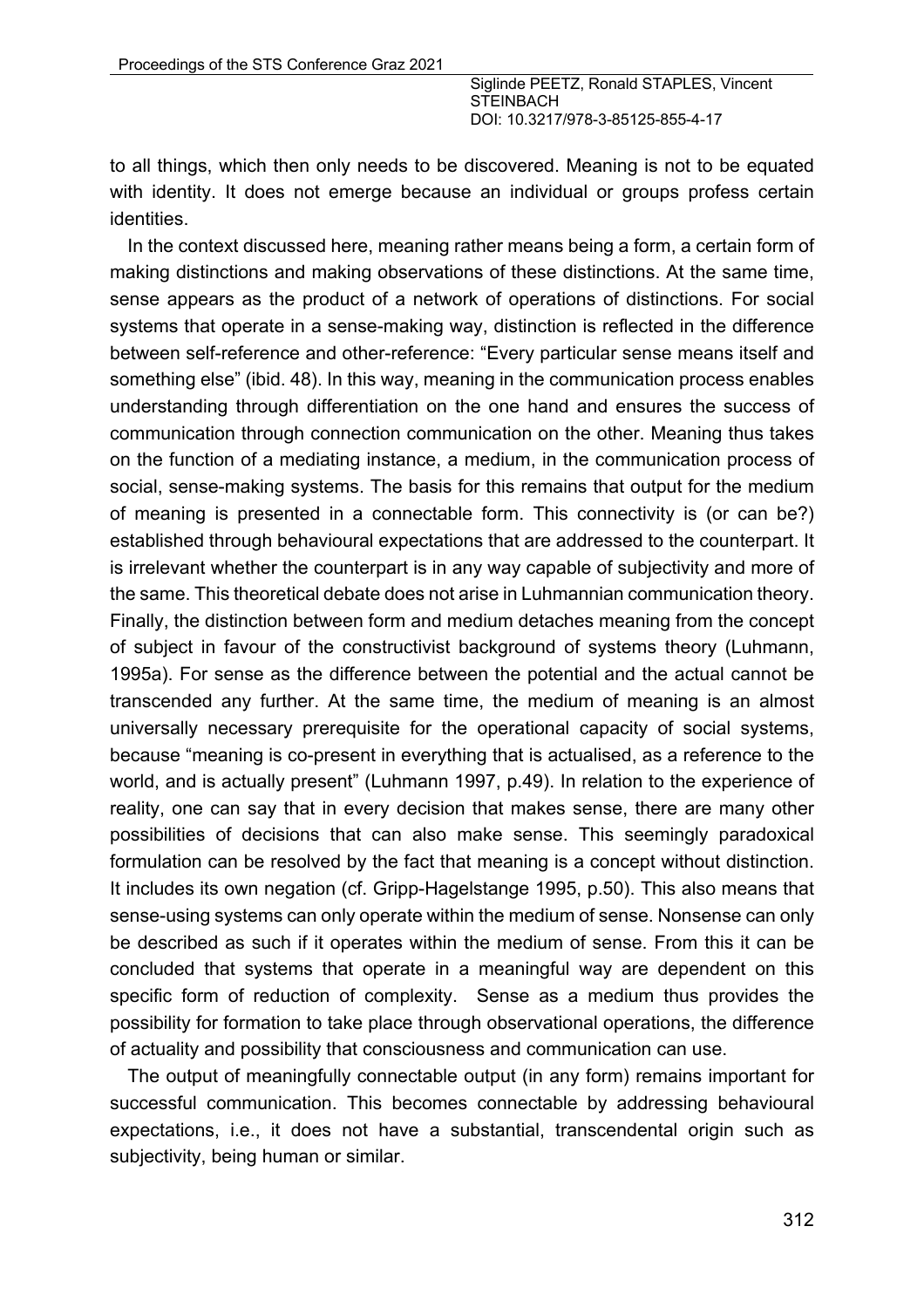If one now looks for a way in which machines should be able to operate 'meaningfully', it seems that they fail because of the difference between actuality and potentiality. In the medium of sense, 'something' is actualised and then communicatively connected to it, but the potential is not excluded by this, but kept latent as a reference to the 'horizon'.

The problem unfolding here reveals once again a question of interface, of how—to paraphrase Nassehi—the uniqueness of machine operations and the meaningfulness of its use in social contexts are coupled (Nassehi, 2019).

## **3 Social Interface**

The starting point for further considerations of communication theory is a concept of communication based on the distinction between information and communication. Only by understanding the distinction between information and communication—which is not necessarily linked to the 'correct' grasp of a speaker's intention—can communication succeed in the medium of meaning (Luhmann 1995b). Successful communication becomes observable through subsequent communication. Therefore, for our example - practice of connecting to machine output - we start when a social system meets a machine or an AI. From this perspective, we must first consider the change in communication through its digital mediatisation. Based on an understanding of communication that is composed of understanding the difference between information and communication, it can generally be said for digitally mediated forms of communication that communication is decoupled. In terms of communication theory, this means that only information<sup>1</sup> is processed in digital (machine) communication (Halfmann, 1995).

The question now is how systems process information. Bernhard Miebach assumes that machine systems and social systems operate with different logics: On the one hand, we have social systems that operate in a sense-processing-recursive way in their communication (Karafillidis, 2013). On the other hand, machine systems operate based on binary distinctions and thus exclusively via data. Machine communication is thus produced in a causal-recursive way (Miebach, 2011). These operational logics are incommensurable with each other. After all, successful communication only takes place in the form of understanding the difference between information and communication. However, since machines operate exclusively via data in their

 $<sup>1</sup>$  From the communication-theoretical point, information would be the right term here. However, in a</sup> technical environment, it does not seem adequate to speak of information when it comes to the communication logic of digital machines. Strictly speaking, machines communicate via data and not via information from a technical point of view. Data are the raw numbers that consist of generalized symbols. Only with context of use data individually become information.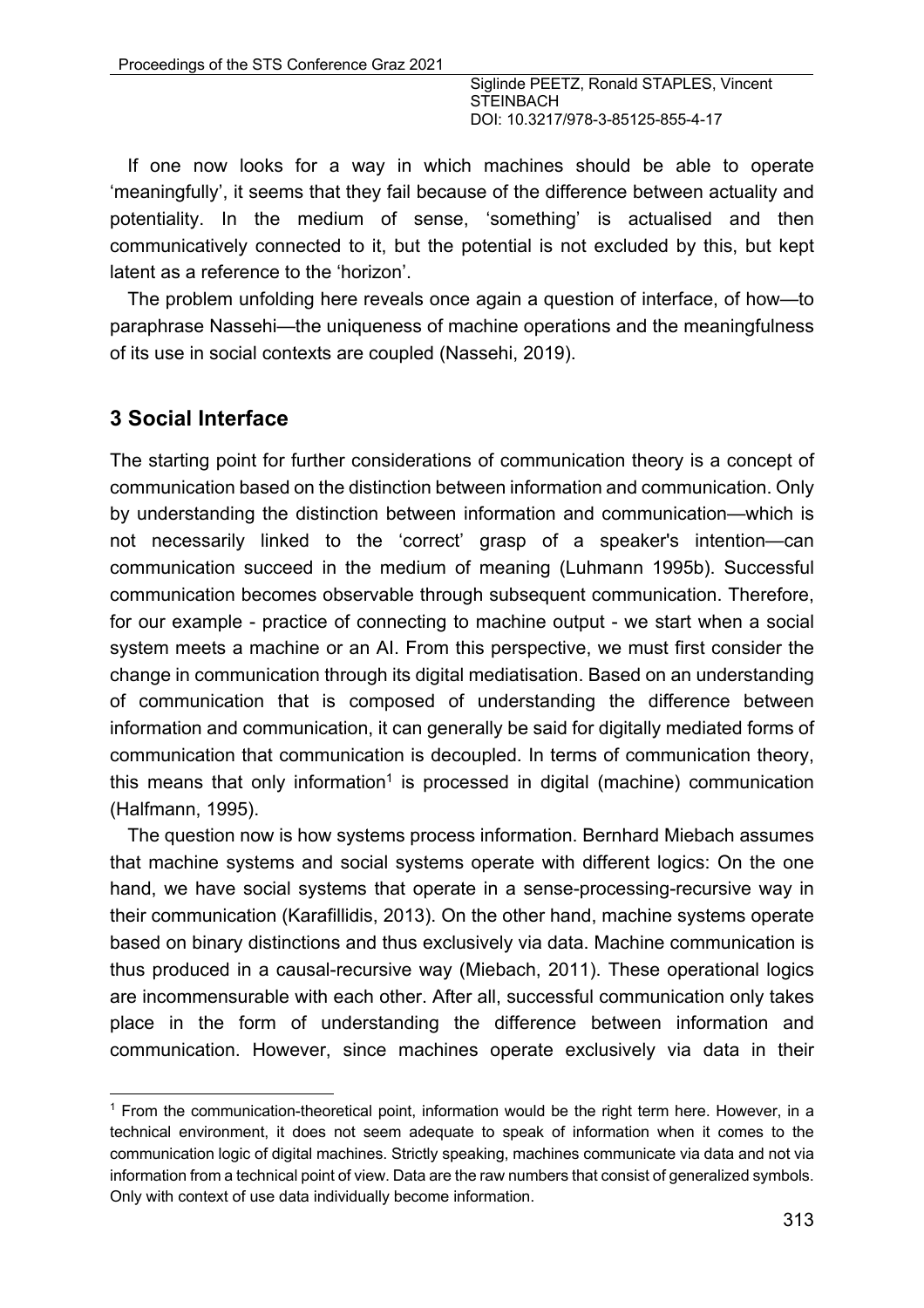operational logic, the understanding of difference cannot be accomplished. Nassehi discusses the loss of the signifier in a datafied world, and he shows quite clear that data just refers to itself, which is also the reason for their almost infinite combinability (see Nassehi 2019: 104-107). From this point of view, social systems should not be able to connect communicatively to machine output (see also Esposito, 2016).

In social reality, however, this takes place all the time, e.g., when applicants in the hiring process are invited to an interview based on a selection made by the AI. This contradictory context—that communication takes place despite different logics—is referred to by Miebach as the "social interface" (Miebach, 2011, p. 110). The term "social interface" refers to the interface between machine logic and that of social systems and functions for us as an analytical metaphor.

The bridging of the prevailing incommensurability between social and machine systems is initially to be understood analogously to the bridging between psychic and social systems. Access to the psychic system as well as to the machine system is not directly possible for any social system, as it represents a black box for the social system. The social system is therefore dependent on reconstructing it communicatively with its own system operations. This is possible by communicatively referring to the machine system and addressing behavioural expectations to it. In comparison to the psychic system, however, the machine system cannot be reconstructed by the social system as a person, but only as a "mirror projection of its own complexity" (Esposito, 2002, p. 302). Miebach uses the term "social interface" to describe this communicative reconstruction of machine outputs by social systems, i.e., systems that process meaning (Miebach, 2011, p. 108). Social interface is therefore not a bridge between the two systems but works rather as a bridge that only social systems (can) construct themselves. Social interface thus represents the one-sided reconstruction performance from the perspective of the social system in the medium of meaning. In the social interface, the social system is specifically tasked with dealing with the double decoupling that comes with digitised communication: it must reunite the information with the communication and at the same time deal with "the consequences of the computer's self-generated uncertainty" (ibid. 109).

Machines, on the other hand, communicate causally and thus exclusively via data. AI is also tied to machine communication. Moreover, AI is used for precisely this purpose: For data processing. It seems to need no explanation that AI can process much more data per unit of time than its user. For this reason, AI is mainly used in the service sector for reasons of efficiency. It is irrelevant whether the user knows the exact functionality of the AI. What is important is that the AI outputs data in some form so that the user can make a sense-processing connection to that output. The connection made in or through social interface is robust even in the case of irritation: as a study on phishing emails points out: even messages about threat on the social system side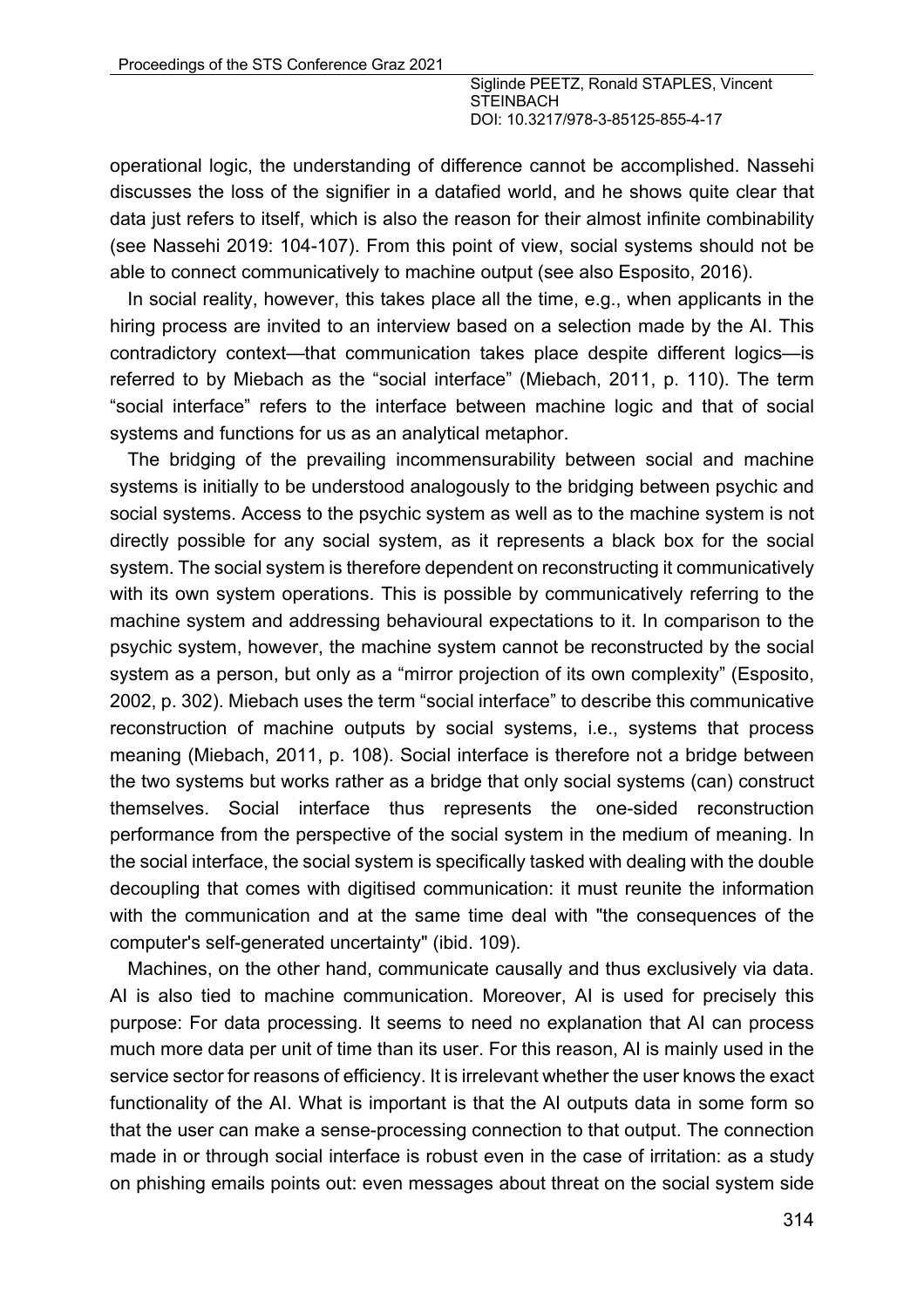do not automatically trigger adequate actions (Benenson, Gassmann and Landwirth, 2017). More likely, it seems to be the case that communicative connection and success are to be established when the messages are reacted to but interpreted in terms of the operational execution of the social system. The fact that the messages are not related to the technical functioning of the machine system and corresponding steps are initiated follows from the fact that the incommensurability between social system and machine system remains if the machine system produces meaningfully connectable output, i.e., fulfils the addressed expectations and ergo functions (from the observation perspective of the social system). It is neither a property of the machine, nor its 'correct' functioning, that (co-)constitutes the relationship, but only the meaningfully connectable output that the machine delivers, to which the behavioural expectations on the part of the social system can link.

# **4 AI-assisted Recruitment Processes: Pymetrics2**

The explanations given so far paint a complex and thus also interference-prone relationship between machines, such as AI systems, and social systems. Now we want to illustrate our communication theory approach with an empirical example. The communication theory approach remains central to this text. Nevertheless, we want to think one step further and ask the question whether technology in this context can continue to be understood as a "successful simplification" (Luhmann, 1997, p. 524) or whether its inherent logic makes the objects to which it is applied more complex? The question thus helps us to operationalise the social practice of connecting to machine output more or less unambiguously: If, after our reformulation of practice in terms of communication theory, technology continues to confirm without doubt the simplification dimension, our approach would only have theoretically postponed the problem.

To deal with this question in an exemplary way, we look at the interface between the labour market and organisations, i.e., the problem of how jobs in organisations can be adequately filled. The digital transformation and the informatisation of work that preceded it have increased the requirements for jobs overall and especially those in knowledge work. In addition to purely technical competences, social competences also play an increasingly important role in project-based organisations, which makes the selection process itself more demanding. In addition, the possibilities of generating attention for a position are increasing and, in turn, the communicative possibilities of reacting to published positions have also grown. This also leads to a quantitative increase in application interactions. Large numbers of people apply for specific

<sup>2</sup> https://www.pymetrics.ai/ We base the following representations of Pymetrics' services on information that the company itself disseminates on its website and affiliated channels.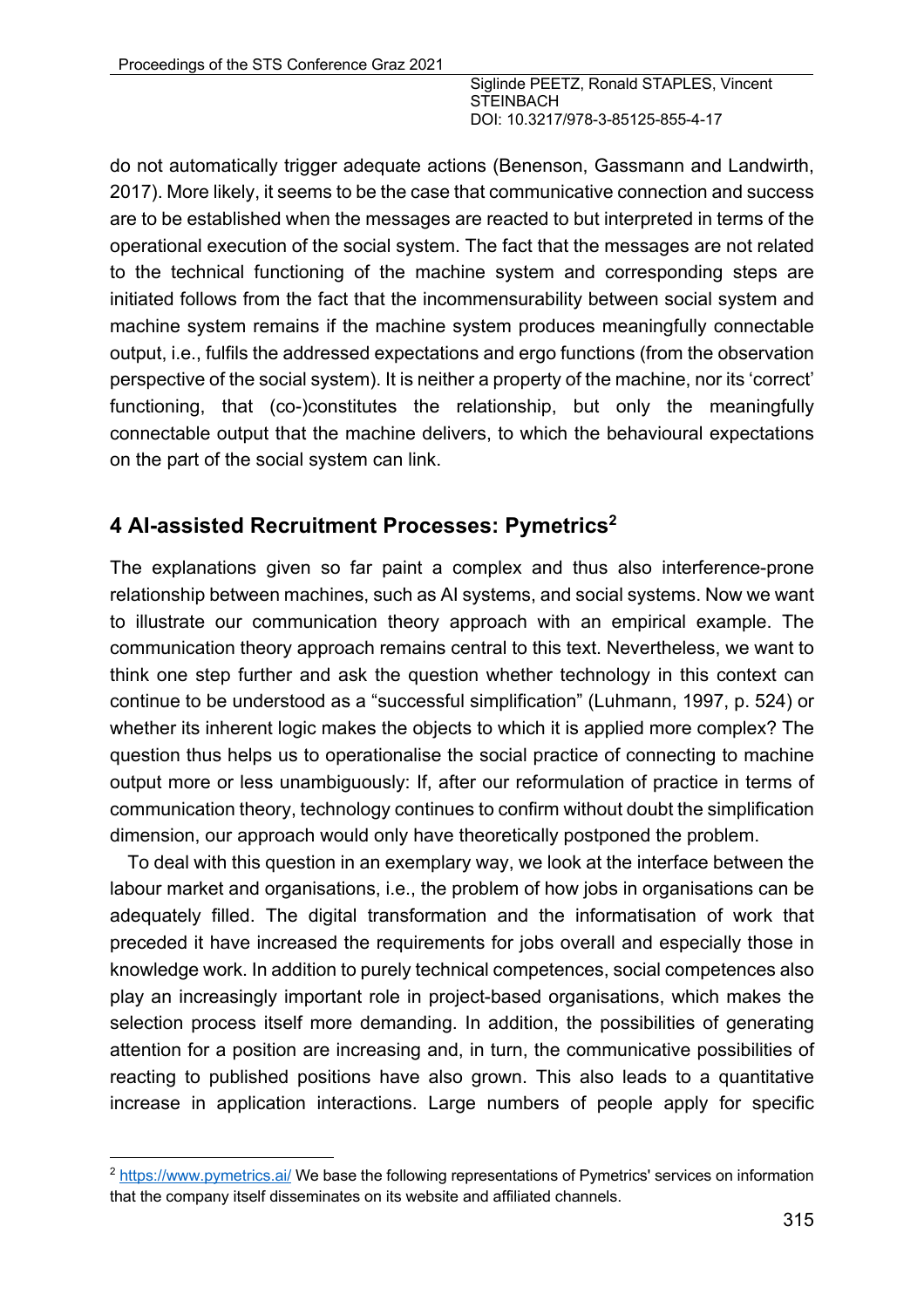vacancies in large organisations that are perceived as attractive. Organisations see themselves forced to make automated pre-selections, otherwise the departments concerned would be incapable of acting in the long run. It is precisely this process that we want to address on the software side with the example of the company Pymetrics.

The company Pymetrics is an example of a company whose service is to deal with the phenomenon of the oversupply of applicants on the labour market with the aid of software. Pymetrics promises to have developed a selection programme that can determine the suitability of applicants on a scientific basis. First, a basic data set is created in the form of typed personas that ideally represent the group into which applicants are to be recruited. In a second step, applicant data is collected in the form of games. These games should provide information about personality traits of the applicants. In the last step, the basic data of the personas are then related to the data of the applicants, and it is calculated which applicants fit best into the existing team. Translated into our theoretical language, the Pymetrics programme means making the density of information and complexity in the application process manageable for organisations, including the delivery of a recommendation for action and in this sense: successful simplification in decision-making in the process of filling a vacant position. So, in the recruitment process for a job that has thousands of applicants, it is now common for resource-rich companies to pre-select via AI. The applicants' data is filtered by an AI regarding various parameters. Applicants whose data does not exceed a certain threshold are excluded from the process. And finally, suitable applicants are ranked and given a score to quantify their suitability. Finally, the software presents these scores as output to support HRM in decision-making. So, on a theoretical and empirical level, all the requirements we formulated in advance seem to be fulfilled: The software is used for a specific problem and the expectation of the software is successful simplification in the recruitment process. The software also provides meaningful output in the form of scores and rankings. This output can be addressed in a process-oriented way as a basis for decisions.

However, if it were agreed that the AI score is in the last instance the most meaningful criterion for hiring, HRM would consequently make itself obsolete using such technology. However, social reality shows that hiring processes are not (yet) fully automated.

The information output needs to be reconstructed and contextualized—in the spirit of the social interface. This is the basis for the use of AI. It is noted that AI like every other IT system which produces data is not a value-free technology either, but usually carries a bias qua training data due to assumptions about the world, which the system is used to describe (cf. Stachowiak, 1980; critical: Janich, 2001). The reduction of complexity in the first step - from all applicants to a selection of applicants—is therefore already biased when using an AI. This makes the data provided in the form of scores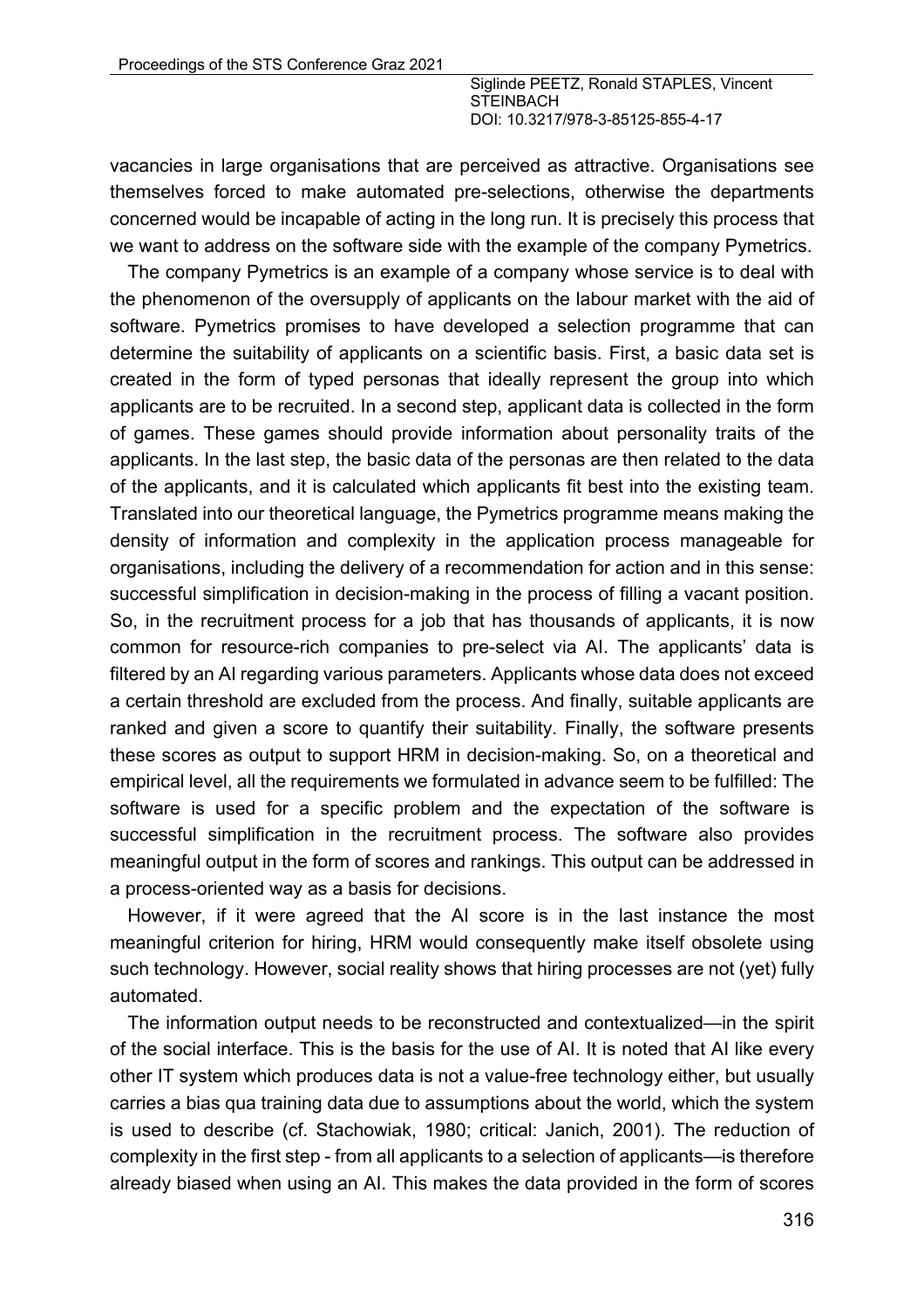and rankings much more complex than it first appears, because the selection is associated with contingency and the technology's promise of objectivity seems untenable. Furthermore, the question can be asked to what extent a one-point difference in scores constitutes a relevant difference. This also needs to be discussed—meaningfully, socially—because it is the task of human resource management to put the right people in the right positions in the long run.

Furthermore, the consequence of a machine hiring process is the schematisation and computerisation of personalities and social, interactive, changeable dispositions with the promise of a perfect and objective outcome. HR managers can select the most suitable individuals from a continuum of maximum fit by reconstructively linking to the machine output. However, reconstructive here does not mean that one can reconstruct exactly how the scores are calculated on the technical side. Rather, reconstructive here means reading the output of the machine—in this case the scores—as a call to action and, for example, selecting and hiring one of the three best-placed applicants. A certain degree of objectivity is attributed to the technology used, but—following our theoretical representations—this expectation of objectivity must be relativized through meaningful connection, since otherwise HRM would theoretically make itself obsolete and, on the other hand, the output cannot be transferred to the organisation. Finally, the obsolescence debate regarding HRM is also about organisational responsibility regarding the final decision of hiring, which, like every (organisational) decision, is fraught with risk.

Moreover, in the long run, the way Pymetrics works means that the teams for which applicants are recruited are homogenised. Because in the case of Pymetrics, it is the personality traits of the existing team with which the personality traits of the applicants are matched. Based on this informational comparison, the applicants are then listed and hierarchized, resulting in a recommendation for HRM to hire one of the highestranked applicants. HRM cannot yet foresee that this procedure will contribute to the homogenisation of teams in the long term, because the machine will recommend the best applicant, suitable for a team in a certain defined situation. The illusion of communication with the machine in the form of the instructions for action works in the way that the expectation of facilitation associated with the technology takes place for the process used. Only later, e.g., when the team no longer must deal with constructive and productive conflicts through homogenisation and all personal diversity has been unified, does it become clear that the AI solution has simplified the hiring process as expected, but has induced further problems through its mode of operation. So, for the process for which the AI solution was used, the AI solution has been able to fulfil its expectations, but for the function of HRM within the organisation, its use may result in productivity issues in a team modelled this way due to its streamlining. For the informational accounting of personality traits, the functioning of the software solution,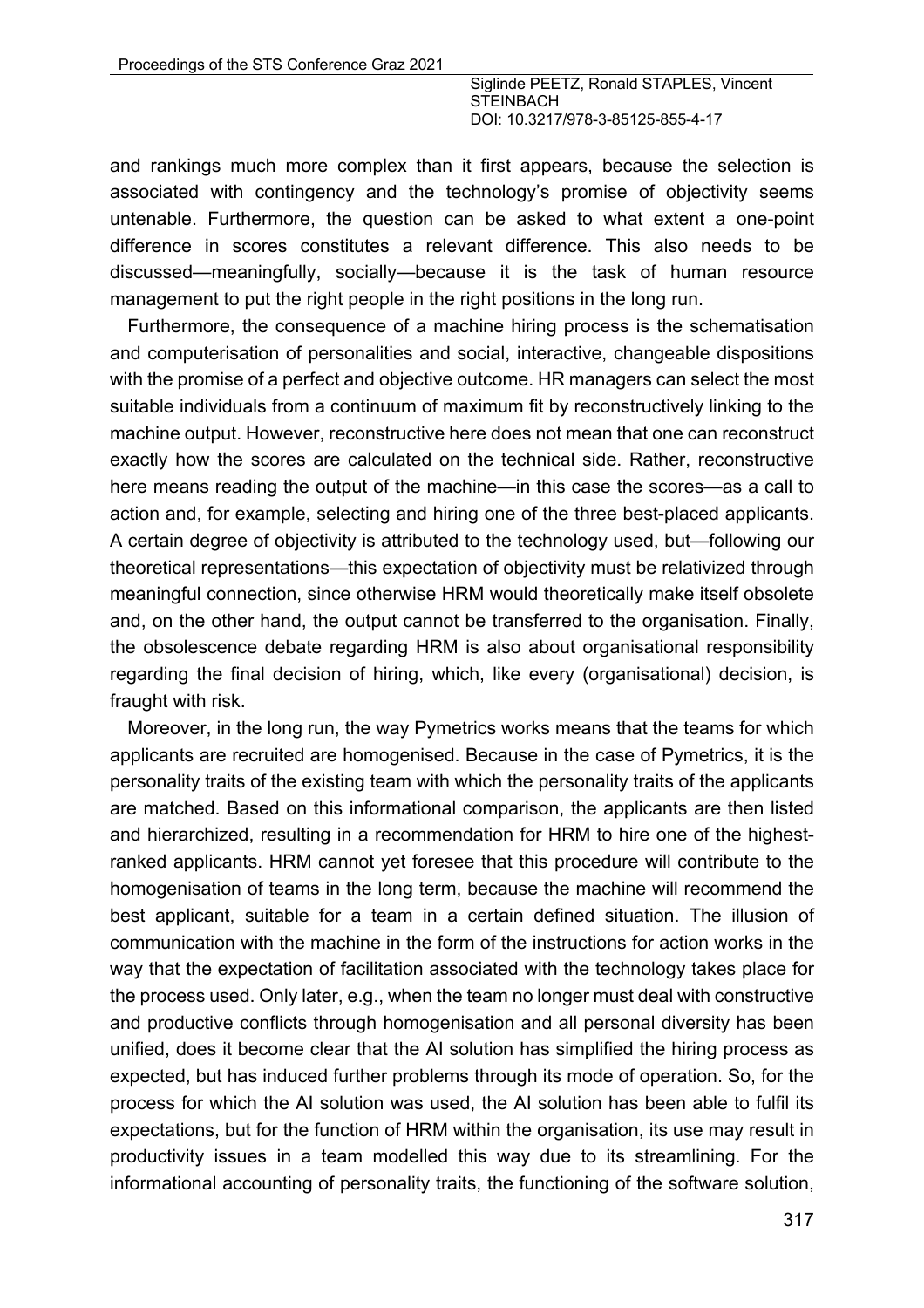does not seem to become visible through the meaningfully connectable output. In this respect, it must be stated that the technology used and examined—measured against the ascribed expectations—did work here in terms of reducing complexity, but its functioning causes problems in the long term. The use of technology, for example, to support decision-making in the hiring process can be legitimised in terms of the process and at the same time legitimises the decision, but both the addressed expectations and the consequences of the use of technology must be observed and interpreted. Consequently, our theoretical preliminary considerations coincide with the predicted, empirical observations. The communication theory approach to reformulating the practice of connecting to machine output seems to be an explanatory gain on a theoretical and empirical level.

## **5 Conclusion**

Finally, we return to the three levels of analysis we identified at the beginning: On a theoretical level, we can state that the practice of connecting to machine output can be modelled with communication-theoretical means. In contrast to interactionist theories that attempt to describe the relationship with machines through gradual agency, the communication-theoretical approach to the practice of connecting to machine output that we have outlined does not require a discussion about whether or to what degree subject status and the same can be attributed to machines. The basis for the communication theory approach is communication in the medium of meaning, which is conceived as an analytical triangle: It differentiates between information the act of communication and the process of understanding the difference between communication and information (Luhmann 1995b). Although the theoretical situation characterises communication between machines and social systems as incommensurable, communicative connection is nevertheless possible. Miebach's concept of social interface serves this purpose. With this, a relationship is established that unilaterally bridges the incommensurability and makes the machine output connectable for the social system through addressed behavioural expectations. This is accompanied by a series of necessities that the social system must fulfil during communication: Reconstruction and contextualisation of the data offered in the output, dealing with "the consequences of the self-generated uncertainty of the computer" so that communicative success can be established by means of follow-up communication (Miebach 2011, 109).

On a theoretical-empirical level, we have tried to depict its Janus-facedness via Luhmann's concept of technology and thus operationalise our theoretical approach. Faced with the sheer mass of applicants and due to efficiency reasons in the inner and outer company competition, organisations are forced to use software solutions to make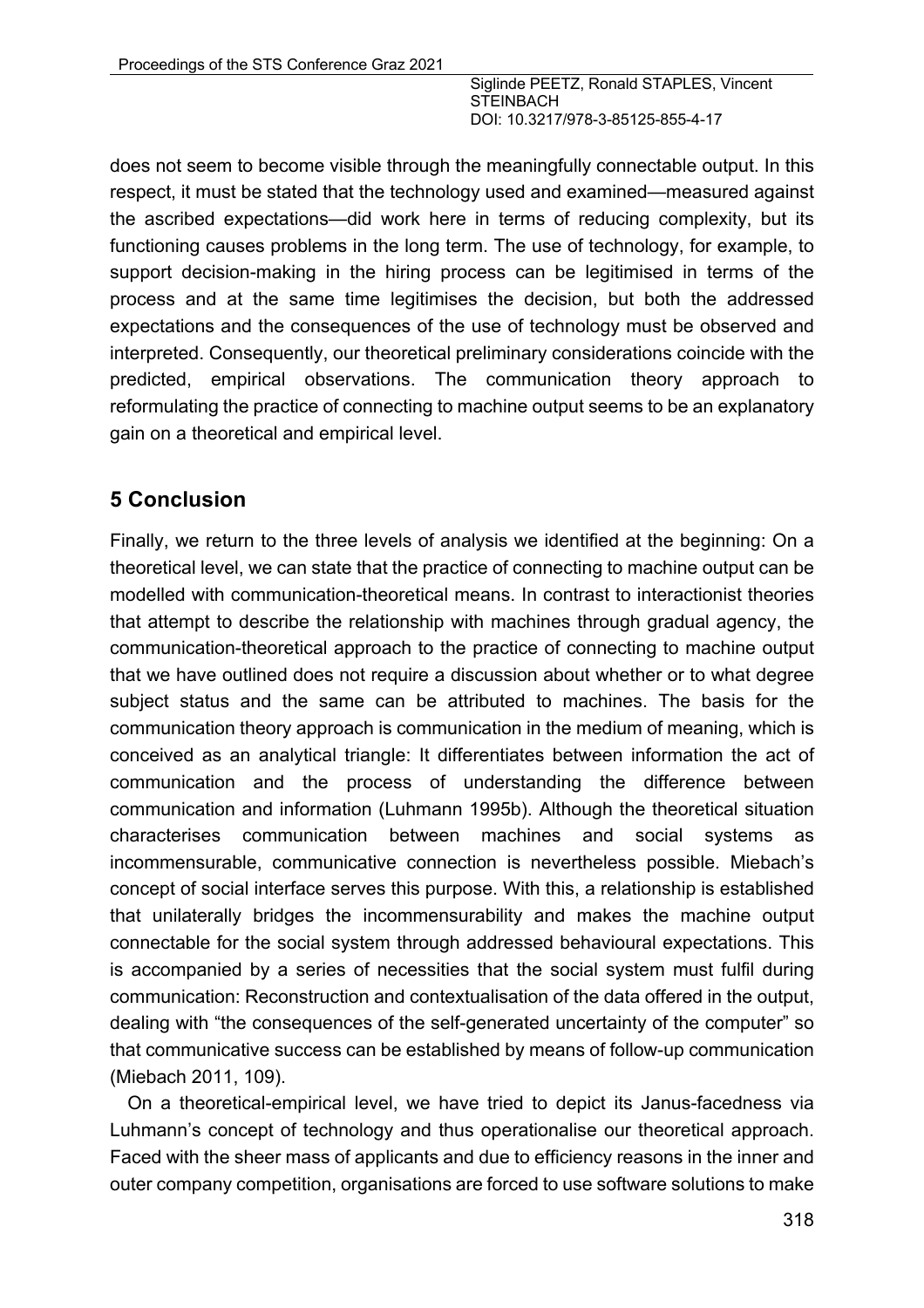a pre-selection. On this side, the function of technology stands up to expectations: it is a "successful simplification" of an organisational process (Luhmann, 1997, p. 524). Nevertheless, problems can also occur if objectivity is attributed to the machine output in the form of recommendations for action; and decisions on recruiting are made according to these recommendations, unquestioned. Finally, recruiting agents make themselves obsolete if the machine output is taken for granted. Finally, the usage of an AI-based software solution like Pymetrics can be described as ambiguous: Certainly, the software simplifies, rationalises, and legitimises decision-making in the recruiting process. However, while using the application (in a performative sense), the consequences of the AI's functionality cannot be foreseen: We have predicted that Pymetrics will produce connectable, quantifiable, and thus simplifying output, but in the long run it may lead to a certain kind of homogenisation of the teams into which people are assigned to. This long-term problem is inherent in the functionality of the software solution and cannot be observed in the process of using the technology, but only through permanent sense-making on the output. To put it briefly: a human manager must control, to what consequences the machine-made choices will lead.

An outlook for further action based on the communication-theoretical approach we have outlined could look as follows: On a theoretical level, the communicative process of connection should be examined in more detail. Through the communicationtheoretical basis, the aforementioned process can possibly be reformulated as a phenomenon of different languages, stemming from different spheres to which the theory of translational relations then applies (Renn, 2006). Putting the analytical assumption into work, more areas of application must be identified, empirically. Then one must ask, if a communication -theoretical approach can help to shed some light on the deepening relationship of social systems with technology. Currently, research is undertaken to reflect on status of digital communications as evidence in court cases (Peetz et. al).

#### **References**

- Baraldi, C., Corsi, G. und Esposito, E. (1997) GLU: Glossar zu Niklas Luhmanns Theorie sozialer Systeme. 1. Aufl. Frankfurt am Main: Suhrkamp (Suhrkamp Taschenbuch Wissenschaft, 1226).
- Benenson, Z., Gassmann, F. und Landwirth, R. (2017) 'Unpacking Spear Phishing Susceptibility', in Brenner, M. et al. (eds) Financial Cryptography and Data Security. Cham: Springer International Publishing (Lecture Notes in Computer Science), pp. 610–627. doi: 10.1007/978-3-319-70278-0\_39.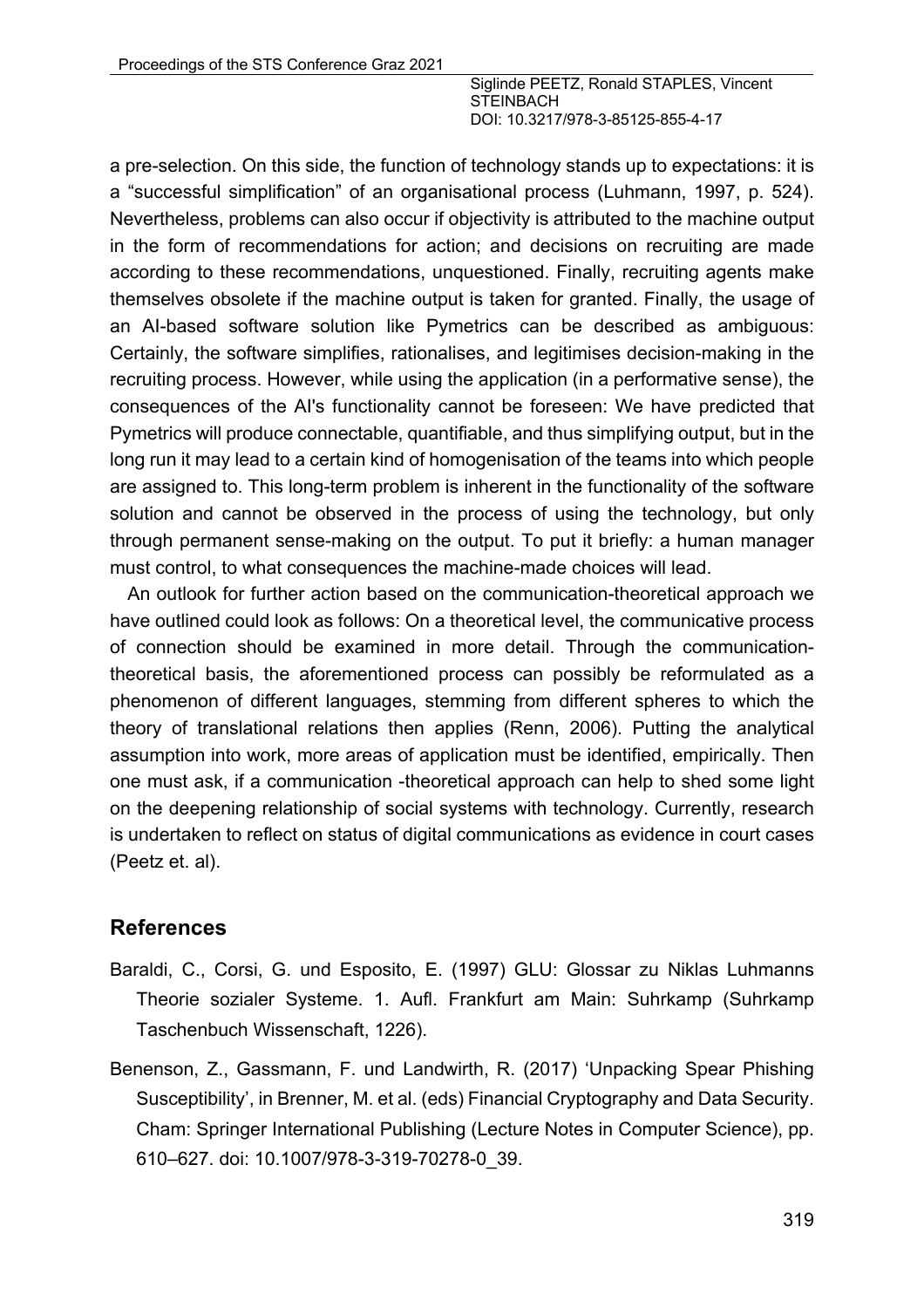- Esposito, E. (2002) Soziales Vergessen: Formen und Medien des Gedächtnisses der Gesellschaft. 1. Aufl. Frankfurt am Main: Suhrkamp (Suhrkamp Taschenbuch Wissenschaft, 1557).
- Esposito, E. (2016) 'Strukturelle Kopplung mit unsichtbaren Maschinen', Soziale Systeme, 7(2), pp. 241–252. doi: 10.1515/sosys-2001-0204.
- Gripp-Hagelstange, H. (1995). Niklas Luhmann: eine erkenntnistheoretische Einführung. München:Fink.
- Halfmann, J. (1995) 'Kausale Simplifikationen. Grundlagenprobleme einer Soziologie der Technik', in Halfmann, J. (ed.) Theoriebausteine der Techniksoziologie. Frankfurt/Main; New York: Campus-Verl. (Technik und Gesellschaft), pp. 211–226.
- Heßler, M., und Liggieri, K. (2020) Technikanthropologie. Handbuch für Wissenschaft und Studium. Available at: https://ebookcentral.proquest.com/lib/erlangen/detail.action?docID=6405678 (Accessed: 9 March 2021).
- Janich, P. (2001) 'Wozu Ontologie für Informatiker? Objektbezug durch Sprachkritik', GI Jahrestagung, (2), pp. 765–769.
- Karafillidis, A. (2013) 'Erklärungen in rekursiven Verhältnissen', Zeitschrift für Theoretische Soziologie, (2), pp. 218–238.
- Luhmann, N. (1995a) Die Kunst der Gesellschaft. 1. Aufl. Frankfurt am Main: Suhrkamp.
- Luhmann, N. (1995b). Was ist Kommunikation? In Die Soziologie und der Mensch (Soziologische Aufklärung. Vol 6, Wiesbaden: Westdt.-Verlag p. (113–124)
- Luhmann, N. (1997) Die Gesellschaft der Gesellschaft 2Bd. Frankfurt am Main: Suhrkamp.
- Miebach, B. (2011) 'Computer und soziale Systeme: Strukturelle Kopplung oder Material Agency? ', Soziale Systeme, 17(1), pp. 97–119. doi: 10.1515/sosys-2011- 0106.
- Muhle, F. (2018) 'Sozialität von und mit Robotern? Drei soziologische Antworten und eine kommunikationstheoretische Alternative', Zeitschrift für Soziologie, 47(3), pp. 147–163. doi: 10.1515/zfsoz-2018-1010.

Nassehi, A. (2019) Muster: Theorie der digitalen Gesellschaft. München: C.H. Beck.